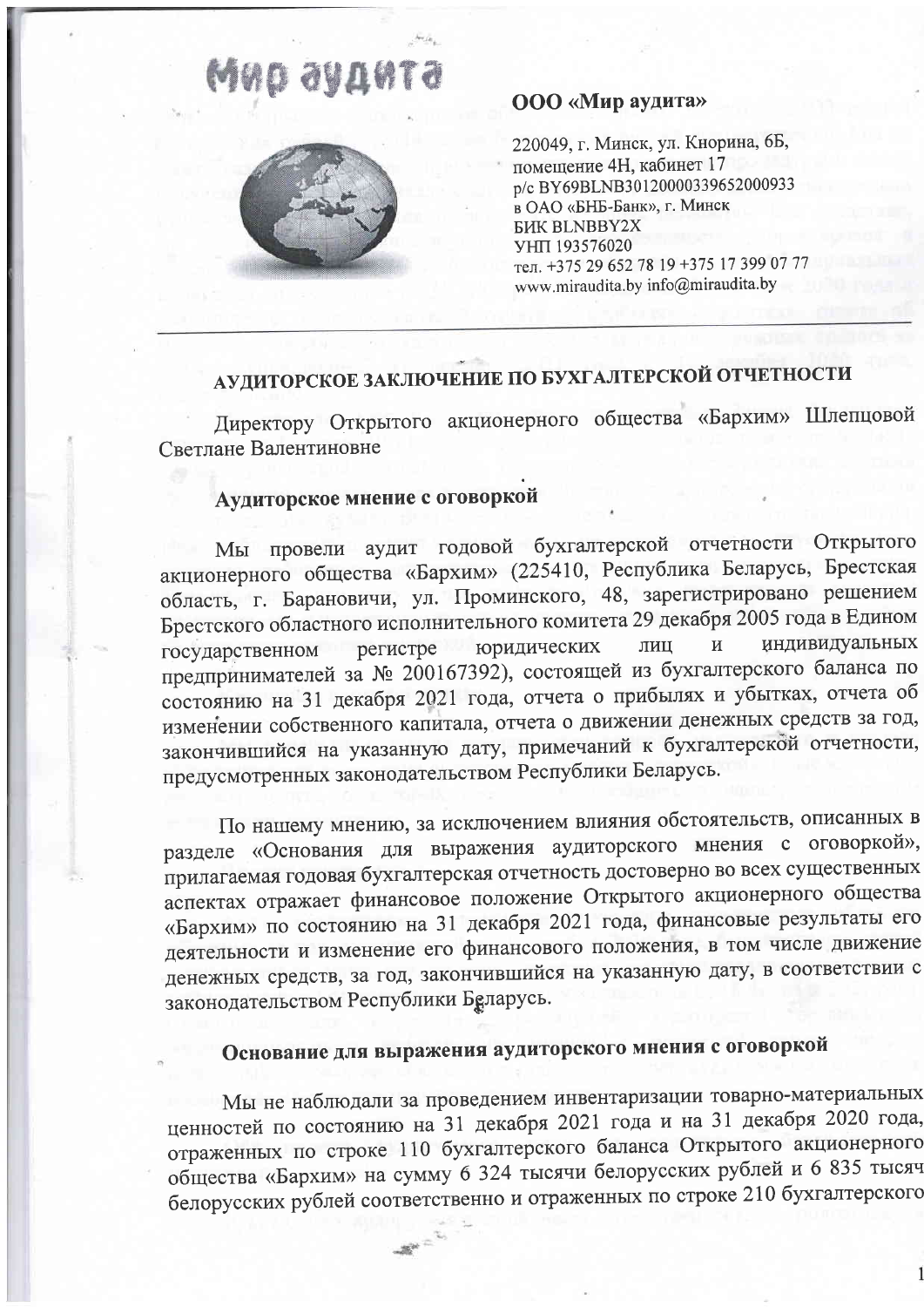баланса Открытого акционерного общества «Бархим» на сумму 2 933 тысячи белорусских рублей и 2 714 тысяч белорусских рублей соответственно. Мы не имели возможности провести альтернативные аудиторские процедуры с целью получения достаточных надлежащих аудиторских доказательств относительно существования и состояния товарно-материальных ценностей. Как следствие, мы не имели возможности определить необходимость корректировок в отношении отраженных в бухгалтерском балансе товарно-материальных ценностей по состоянию на 31 декабря 2021 года и на 31 декабря 2020 года и связанных с ними показателей отчета о прибылях и убытках, отчета об изменении собственного капитала и отчета о движении денежных средств за годы, закончившиеся 31 декабря 2021 года и 31 декабря 2020 года, соответственно.

Avoir.

Мы провели аудит в соответствии с требованиями Закона Республики Беларусь от 12 июля 2013 года «Об аудиторской деятельности» и национальных правил аудиторской деятельности. Наши обязанности в соответствии с этими требованиями описаны далее в разделе «Обязанности аудиторской организации по проведению аудита бухгалтерской отчетности» настоящего заключения. Нами соблюдались принцип независимости по отношению к аудируемому лицу согласно требованиям законодательства и принципы профессиональной этики. Мы полагаем, что полученные нами аудиторские доказательства являются достаточными и надлежащими, чтобы служить основанием для выражения нами аудиторского мнения с оговоркой.

#### Ключевые вопросы аудита

Мы определили, что за исключением вопроса, изложенного в разделе «Основания для выражения аудиторского мнения с оговоркой», иные ключевые вопросы аудита, о которых необходимо сообщить в нашем аудиторском заключении, отсутствуют.

#### Прочие вопросы

Аудит бухгалтерской отчетности Открытого акционерного общества «Бархим» за год, закончившийся 31 декабря 2020 года, был проведен другой аудиторской организацией, которая выразила модифицированное аудиторское мнение о данной отчетности в аудиторском заключении от 18 февраля 2021 года. выражения предыдущей Основанием для аудиторской организацией модифицированного аудиторского мнения с оговоркой явился вопрос, описанный в разделе «Основания для выражения аудиторского мнения с оговоркой» нашего аудиторского заключения.

Обязанности аудируемого лица  $\overline{10}$ подготовке бухгалтерской отчетности

Руководство аудируемого лица несет ответственность за подготовку и

 $\overline{2}$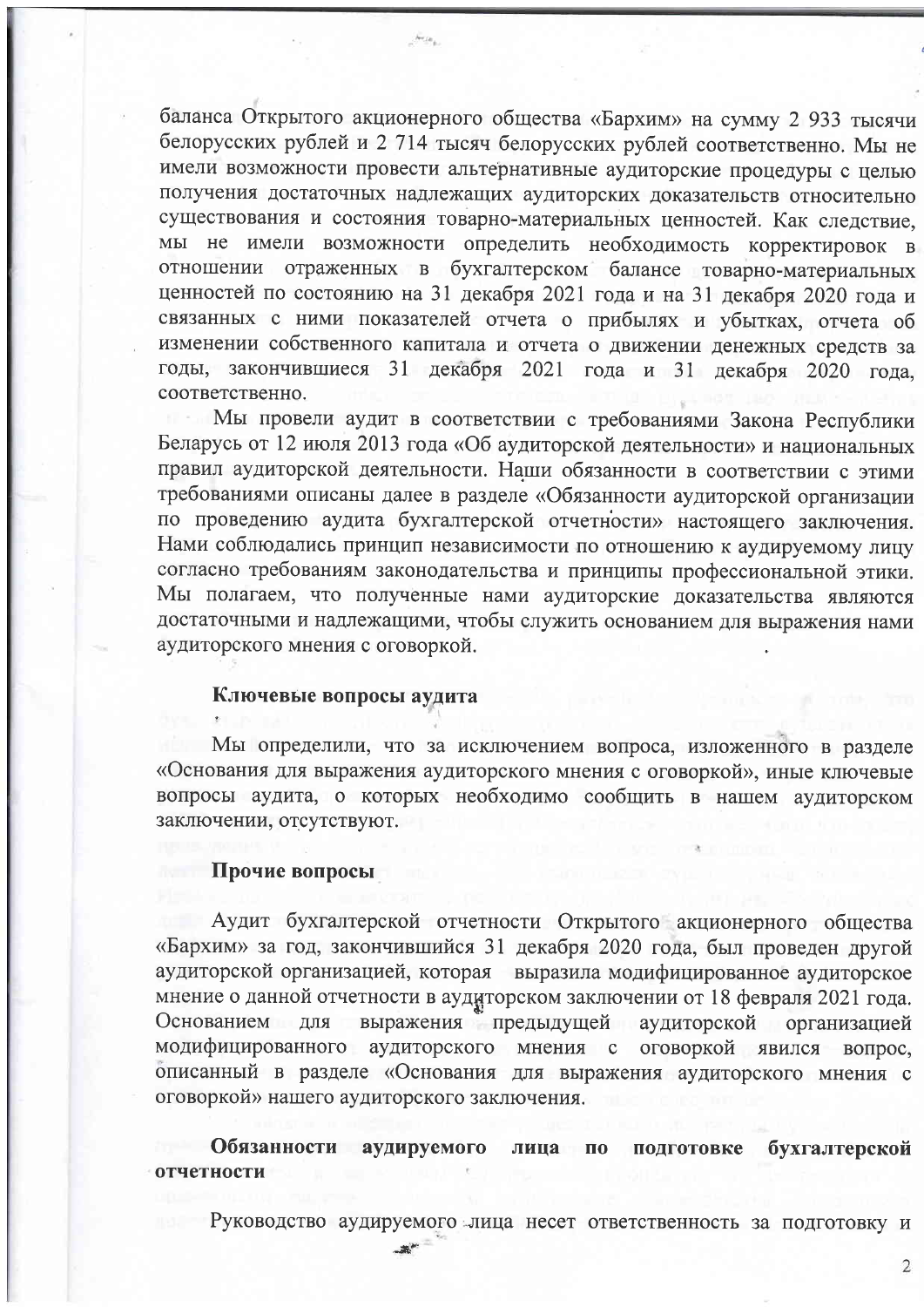достоверное представление бухгалтерской отчетности в соответствии с законодательством Республики Беларусь и организацию системы внутреннего контроля аудируемого лица, необходимой для подготовки бухгалтерской отчетности, не содержащей существенных искажений, допущенных вследствие ошибок и (или) недобросовестных действий.

steps.

При подготовке бухгалтерской отчетности руководство аудируемого лица несет ответственность за оценку способности аудируемого лица продолжать свою деятельность непрерывно и уместности применения принципа непрерывности деятельности, а также за надлежащее раскрытие в бухгалтерской отчетности в относящихся непрерывности случаях сведений,  $\bf K$ соответствующих деятельности, за исключением случаев, когда руководство намеревается ликвидировать аудируемое лицо, прекратить его деятельность или когда у него отсутствует какая-либо иная реальная альтернатива, кроме ликвидации или прекращения деятельности.

Лица, наделенные руководящими полномочиями, несут ответственность за осуществление надзора за процессом подготовки бухгалтерской отчетности аудируемого лица.

#### Обязанности аудиторской организации по проведению аудита бухгалтерской отчетности

Наша цель состоит в получении разумной уверенности в том, что бухгалтерская отчетность аудируемого лица не содержит существенных искажений вследствие ошибок и (или) недобросовестных действий, и в заключения, включающего выраженное  $\mathbf{B}$ аудиторского составлении установленной форме аудиторское мнение. Разумная уверенность представляет собой высокую степень уверенности, но не является гарантией того, что аудит, проведенный в соответствии с национальными правилами аудиторской деятельности, позволяет выявить все имеющиеся существенные искажения. Искажения могут возникать в результате ошибок и (или) недобросовестных действий и считаются существенными, если можно обоснованно предположить, что в отдельности или в совокупности они могут повлиять на экономические решения пользователей бухгалтерской отчетности, принимаемые на ее основе.

В рамках аудита, проводимого в соответствии с национальными правилами организация применяет аудиторская деятельности, аудиторской профессиональное суждение и сохраняет профессиональный скептицизм на протяжении всего аудита. Кроме того, мы выполняем следующее:

- выявляем и оцениваем риски существенного искажения бухгалтерской отчетности вследствие ошибок и (или) недобросовестных действий; разрабатываем и выполняем аудиторские процедуры в соответствии с оцененными рисками; получаем аудиторские доказательства, являющиеся достаточными и надлежащими, чтобы служить основанием для выражения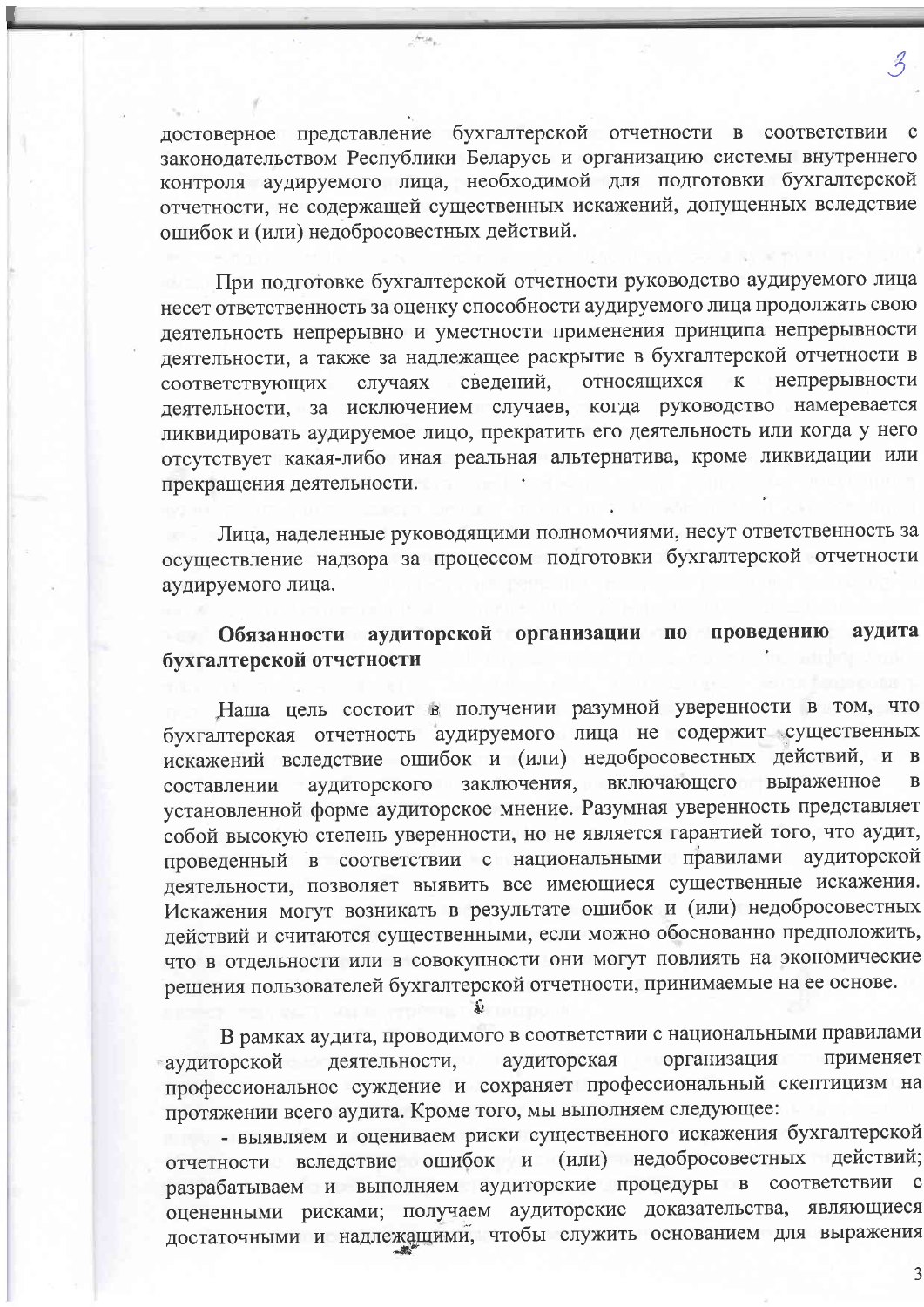аудиторского мнения. Риск необнаружения существенных искажени бухгалтерской отчетности в результате недобросовестных действий выше риск необнаружения искажений в результате ошибок, так как недобросовестны действия, как правило, подразумевают наличие специально разработанных мер направленных на их сокрытие;

Arcra.

- получаем понимание системы внутреннего контроля аудируемого лица имеющей значение для аудита, с целью планирования аудиторских процедур соответствующих обстоятельствам аудита, но не с целью выражения аудиторского мнения относительно эффективности функционирования этой системы;

- оцениваем надлежащий характер применяемой аудируемым лицом учетной политики, а также обоснованности учетных оценок и соответствующего раскрытия информации в бухгалтерской отчетности;

- оцениваем правильность применения руководством аудируемого лица допущения о непрерывности деятельности, и на основании полученных аудиторских доказательств делаем вывод о том, имеется ли существенная неопределенность в связи с событиями или условиями, в результате которых могут возникнуть значительные сомнения в способности аудируемого лица продолжать свою деятельность непрерывно. Если мы приходим к выводу о наличии такой существенной неопределенности, мы должны привлечь внимание в аудиторском заключении к соответствующему раскрытию данной информации в бухгалтерской отчетности. В случае, если такое раскрытие информации отсутствует или является ненадлежащим, нам следует модифицировать аудиторское мнение. Наши ВЫВОДЫ основываются на аудиторских доказательствах, полученных до даты подписания аудиторского заключения, однако будущие события или условия могут привести к тому, что аудируемое лицо утратит способность продолжать свою деятельность непрерывно;

- оцениваем общее представление бухгалтерской отчетности, ее структуру и содержание, включая раскрытие информации, а также того, обеспечивает ли бухгалтерская отчетность достоверное представление о лежащих в ее основе операциях и событиях.

Мы осуществляем информационное взаимодействие  $\ddot{\text{c}}$ лицами, наделенными руководящими полномочиями, доводя до их сведения, помимо прочего, информацию о запланированных объеме и сроках аудита, а также о значимых вопросах, возникших в ходе аудита, в том числе о значительных недостатках системы внутреннего контроля.

Мы предоставляем лицам, наделенным руководящими полномочиями, заявление о том, что нами были выполнены все требования в отношении соблюдения принципа независимости и до сведения этих лиц была доведена информация обо всех взаимоотношениях и прочих вопросах, которые можно обоснованно считать угрозами нарушения принципа независимости, и, если необходимо, обо всех предпринятых мерах предосторожности.

Из числа вопросов, доведенных до сведения лиц, наделенных руководящими